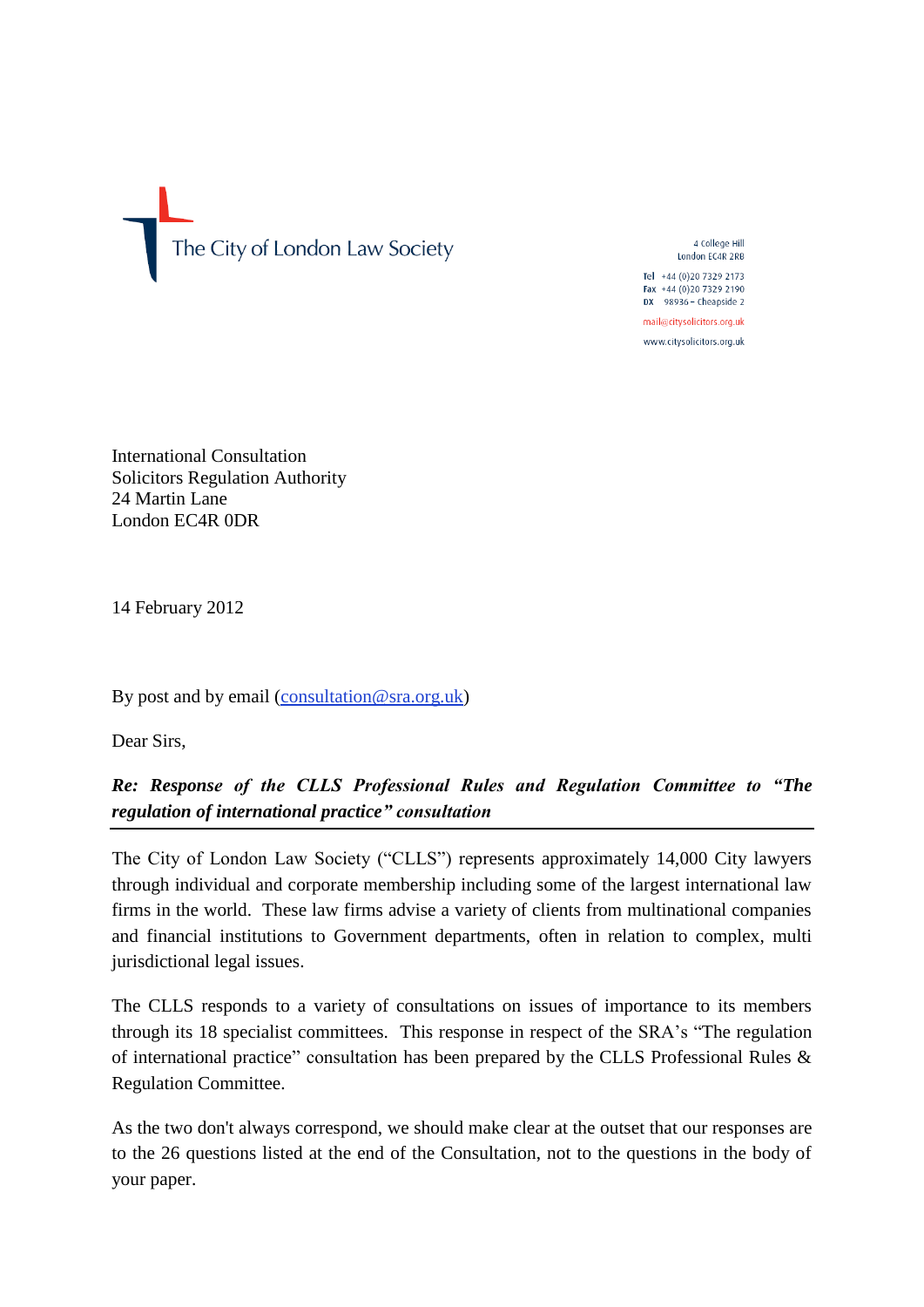## 1. *Have we selected the right balance of regulatory objectives to target internationally?*

Generally, yes. However, there is a danger inherent in focusing on the professional principles too heavily. This is because some of the Principles are linked to specific Outcomes and if the effect of the focus on the Principles is ultimately to require firms to satisfy the Outcomes overseas, then our view is that the balance is wrong. This is because the training and monitoring requirements which would be placed on firms in relation to their overseas operations would be excessive and disproportionate. This is particularly the case given that a viable alternative is, we believe, available (see further in 19 below).

2. *Have we identified clear enough outcomes for regulation internationally?*

Yes, although we believe the outcome of ensuring adherence to "professional principles" is – if that is a reference to the SRA Principles – overly rigid, (see below). It is important for the SRA to bear in mind that in many cases an overseas office of a large SRA Authorised firm is a significant entity in its own right and managed and staffed entirely (or almost entirely) by local lawyers. While they will operate to a high professional standard such that it is not difficult to expect them to satisfy appropriate broad principles of professional conduct, it is quite another matter to expect them to remain familiar with the detailed rules (or Outcomes) of another jurisdiction, as well as those of their own. If, intentionally or not, that is the effect of the approach suggested by the SRA, then in our view the intended outcome is not appropriate.

3. *Have we chosen the right tests against which to assess any resulting regime for international practice?*

We would suggest two further tests:-

- a. Are the demands placed on SRA authorised firms by the proposals in proportion to the risk to (a) consumers and (b) the reputation of firms "headquartered" in England and Wales?
- b. Can the SRA in practice monitor and regulate the SRA Authorised firms' overseas activities pursuant to the proposals without unreasonable cost?
- 4. *Do we need to authorise any entities outside England and Wales or should we simply regulate individuals?*

Given the move to entity regulation, in our view it makes sense to have some regulation of entities affecting their operations overseas.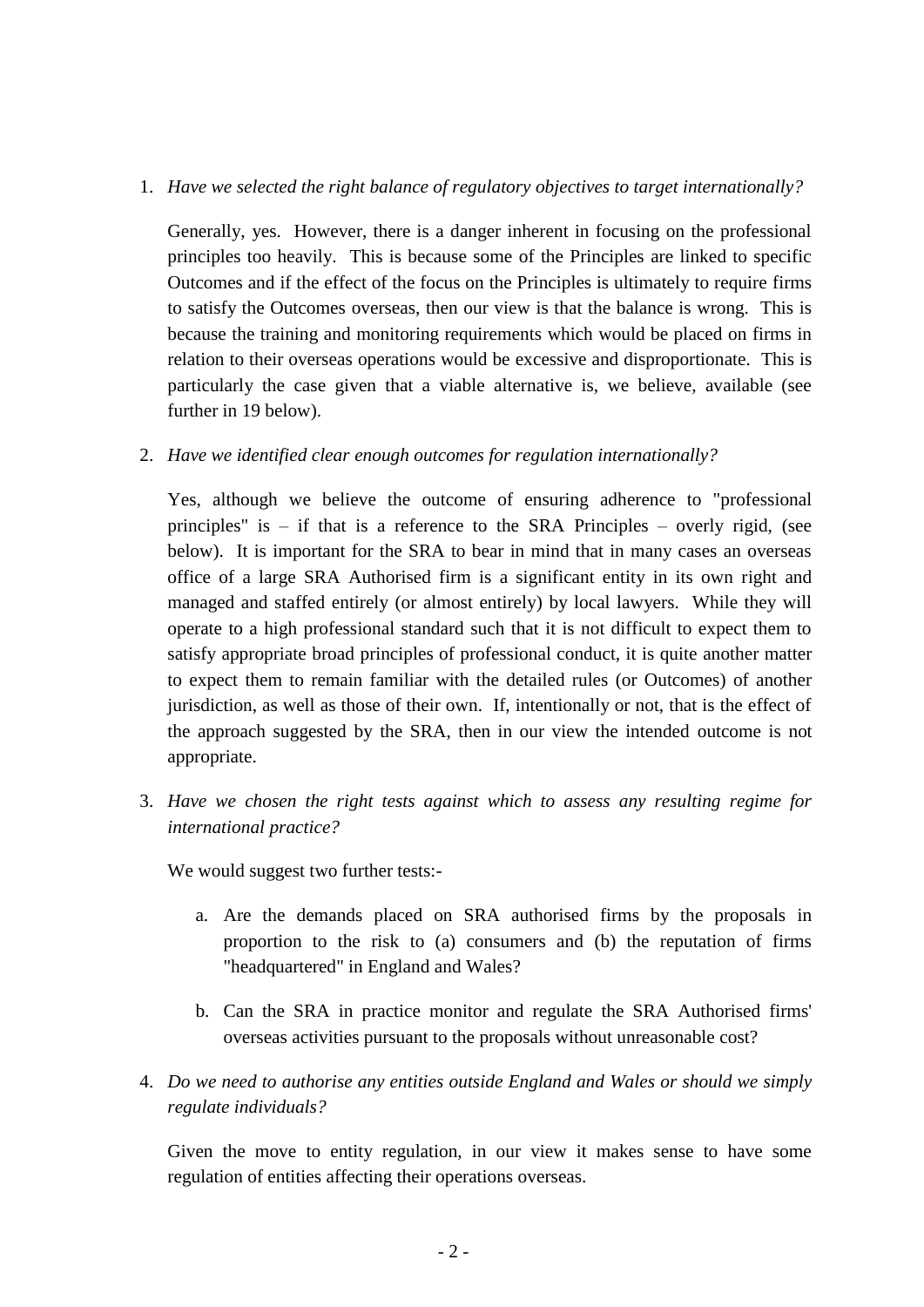## 5. *Is it possible to separate regulatory oversight from firm structure?*

We agree that it is not a desirable regulatory outcome for the extent of SRA supervision of an economically interdependent group of businesses to be determined by the finer details of the structures involved; with the effect that businesses that are indistinguishable to clients fall to be regulated in different ways. We think in principle it should be possible to develop an approach to regulatory oversight that is not directly linked to the particular structures involved, but which is based upon a common group identity. However verein structures, in particular, will present challenges and will require further consideration.

6. *How do we define those firms whose operations outside England and Wales would be part of group recognition?*

Given the objective of ensuring high standards by a "brand name" associated with England and Wales, we consider the SRA's approach to be correct. However, greater clarification is required in respect to the terms "headquartered" and "substantial centre of gravity". In addition, the proposals in relation to verein structures need fleshing out.

7. *Would we inadvertently create other regulatory gaps by following this approach?*

Not that we can see.

8. *Are there other types of entity that currently require recognition that are not covered in the approach we outline?*

We do not believe so.

9. *Is there any justification for regulating foreign legal service providers, where these are providing services to the consumer market?*

We agree with the response given by the Law Society.

10. *Are there circumstances in which solicitors might need to work overseas that are not currently covered by the current rules?*

No.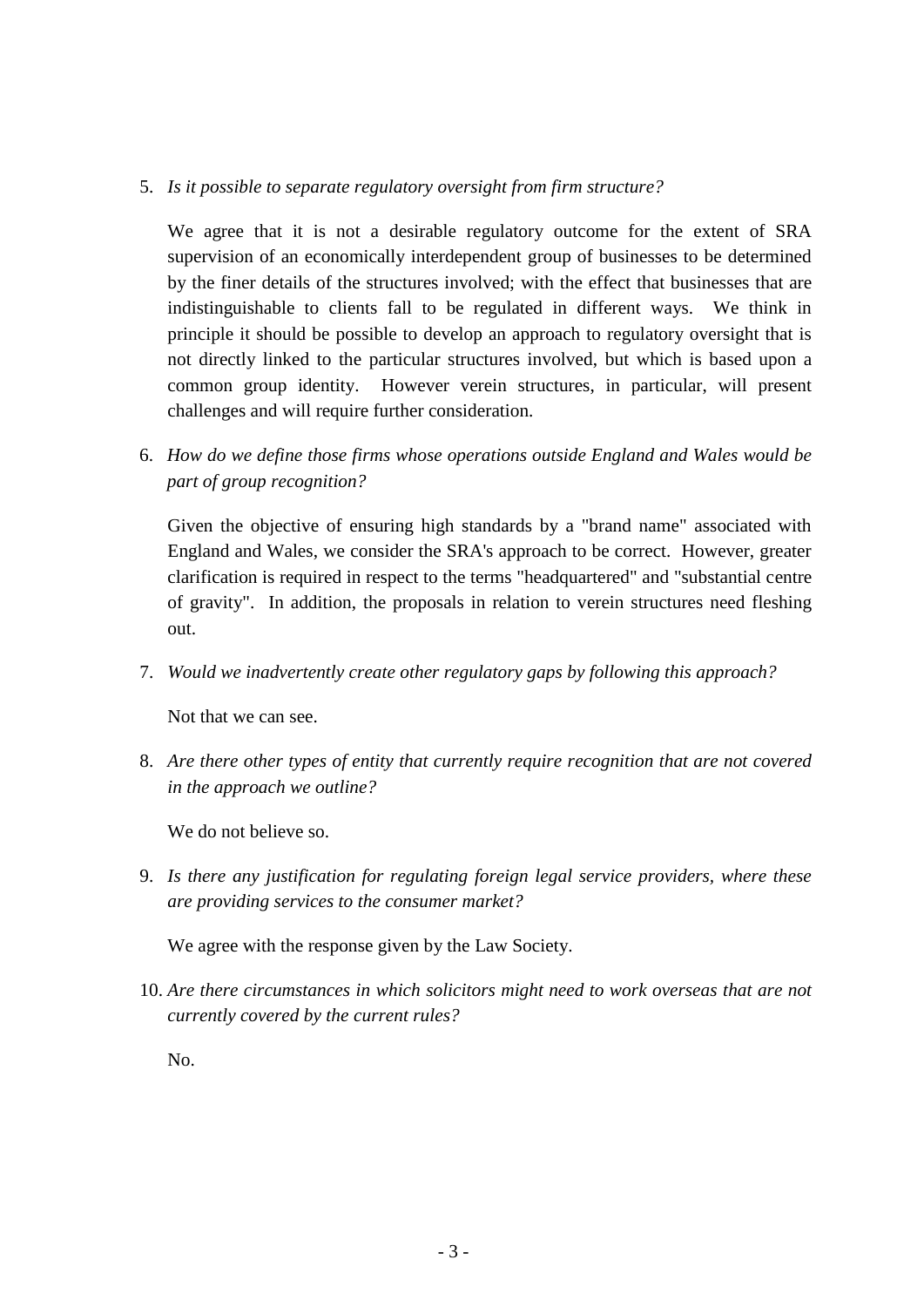11. *Does group authorisation impose sufficient oversight to protect the public interest effectively?*

Yes.

12. *Is automatic recognition of the legal professions of other jurisdictions accompanied by a greater reliance on individual practitioner checks for suitability, a sufficiently rigorous approach?*

Yes: However, suitability tests will only work in practice if firms can obtain prior approval; an SRA Authorised firm must be able to ascertain before making an offer of partnership that a foreign lawyer will be considered suitable. As one example why this is important:- if a lawyer qualified in the US decides to move firm, he/she will normally do so on very short notice, leaving one firm as soon as notice is handed in, and starting at the new firm the following Monday. Such a lawyer will be unlikely to accept an offer of partnership which is conditional on the approval of the SRA, and would also be reluctant to join as an associate pending approval. The hiring firm needs to be able to make a confidential application for approval as part of their due diligence on the individual concerned.

13. *Does foreign legal manager status for regulated foreign lawyers based in the UK, mirroring the lawyer manager status granted to other regulated UK legal professionals, offer adequate guarantees that standards will be upheld?*

We are not sure that we understand the proposal. Are you proposing that "foreign" lawyer managers" comply with the SRA Principles (except where these conflict with their own professional rules of conduct), whether they are practising in England and Wales or overseas? If so, we would have thought that while practising in England and Wales they should have been subject to the Code as RFL's now are. While practising abroad, they should be subject to the same regime as any other overseas partner/solicitor of a firm "headquartered" in England/Wales.

14. *Is it appropriate to retain RFL status as an option for lawyers joining an authorised body or its wider group, where they have no home regulator or have had to surrender their regulated status?*

Yes.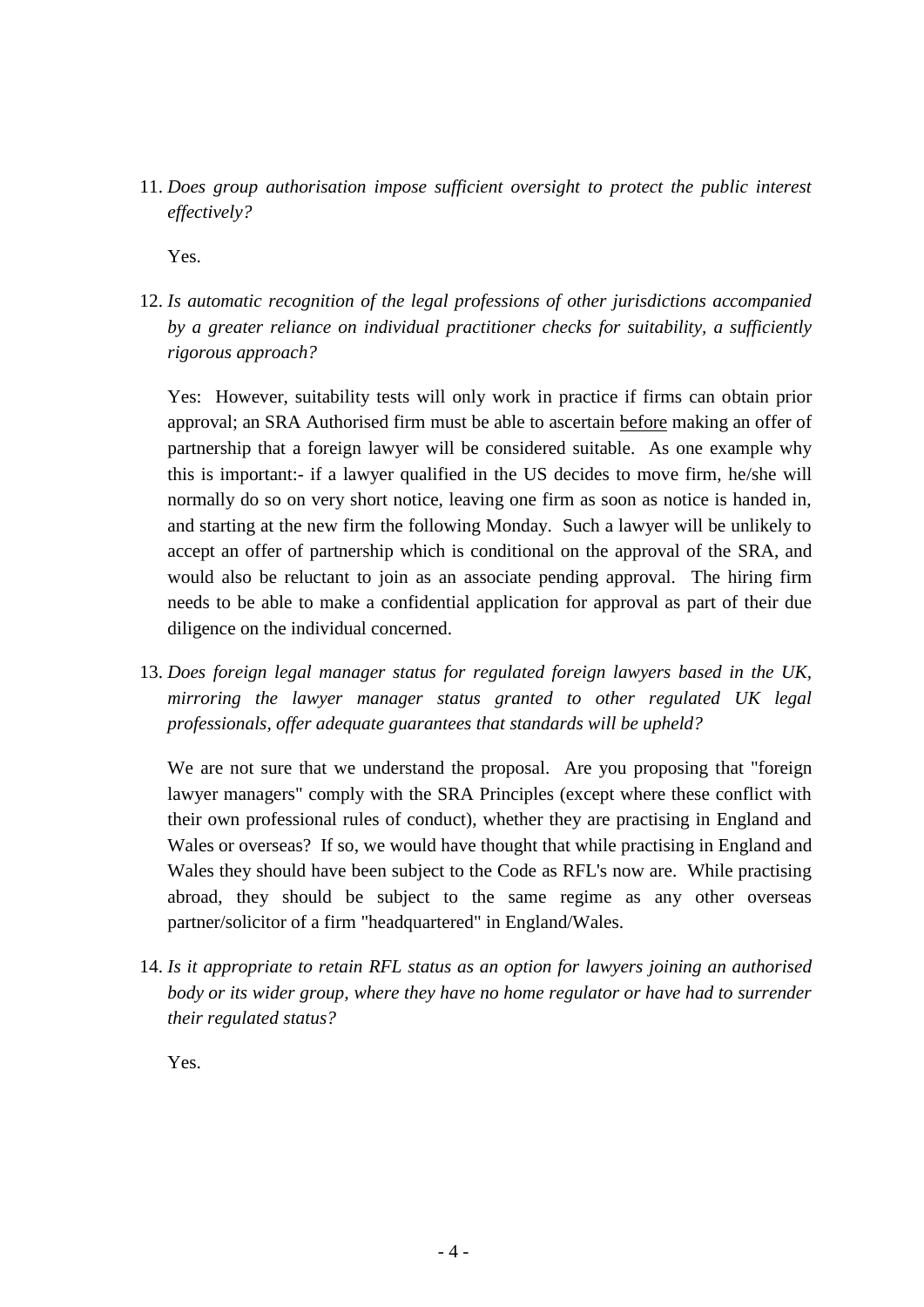15. *Is it appropriate to replace the requirement for individual RFL registration for foreign lawyer partners based abroad with a requirement for initial approval and some training requirement in the professional principles where these partners are in SRA-regulated bodies?*

Yes, provided the training requirement can be satisfied in-house and is proportionate.

16. *Are there other aspects of RFL status, such as the limited rights to conduct reserved immigration work or the portability of the status between firms that are important and would be lost in such a proposal?*

Not that we are aware of.

17. *If the boundaries of reserved legal services are extended, does it add anything to have a separate authorisation process for foreign providers?*

We are not sure we understand the question; in particular, we do not understand why any extension of reserved legal services (such that they must be carried out by Solicitors) would impact on whether foreign legal service providers in England and Wales should be subject to an authorisation process.

18. *How can we make the recognition of European law firms more straightforward? Would it make sense to combine a Framework Services Directive and Establishment Directive approach, so that we would give automatic recognition to a European firm opening a branch in England and Wales, regardless of its structure, and only require full authorisation if a firm intended to bring solicitors into the partnership or if its partners wanted to make use of article 10 of the Directive which allows for assimilation into the profession?*

We do not have any comment on this at this stage.

19. *Are the kind of supervisory requirements suggested above for overseas offices under group supervision appropriate?*

Broadly, yes, but we have concerns about how, in practice, the SRA can de-link some of the Principles from Outcomes (as would be required for this proposal to work). In this context, we agree with the comments made (in response to the same question) by the Law Society regarding, in particular, Principle 4 and chapters 3 and 4, and Principle 9. If de-linkage can be achieved, that would be the best solution. However, if it proves difficult effectively to de-link the Principles from the Outcomes, then we would suggest an alternative approach. This is to require solicitors overseas and overseas offices of SRA Authorised firms headquartered in England and Wales to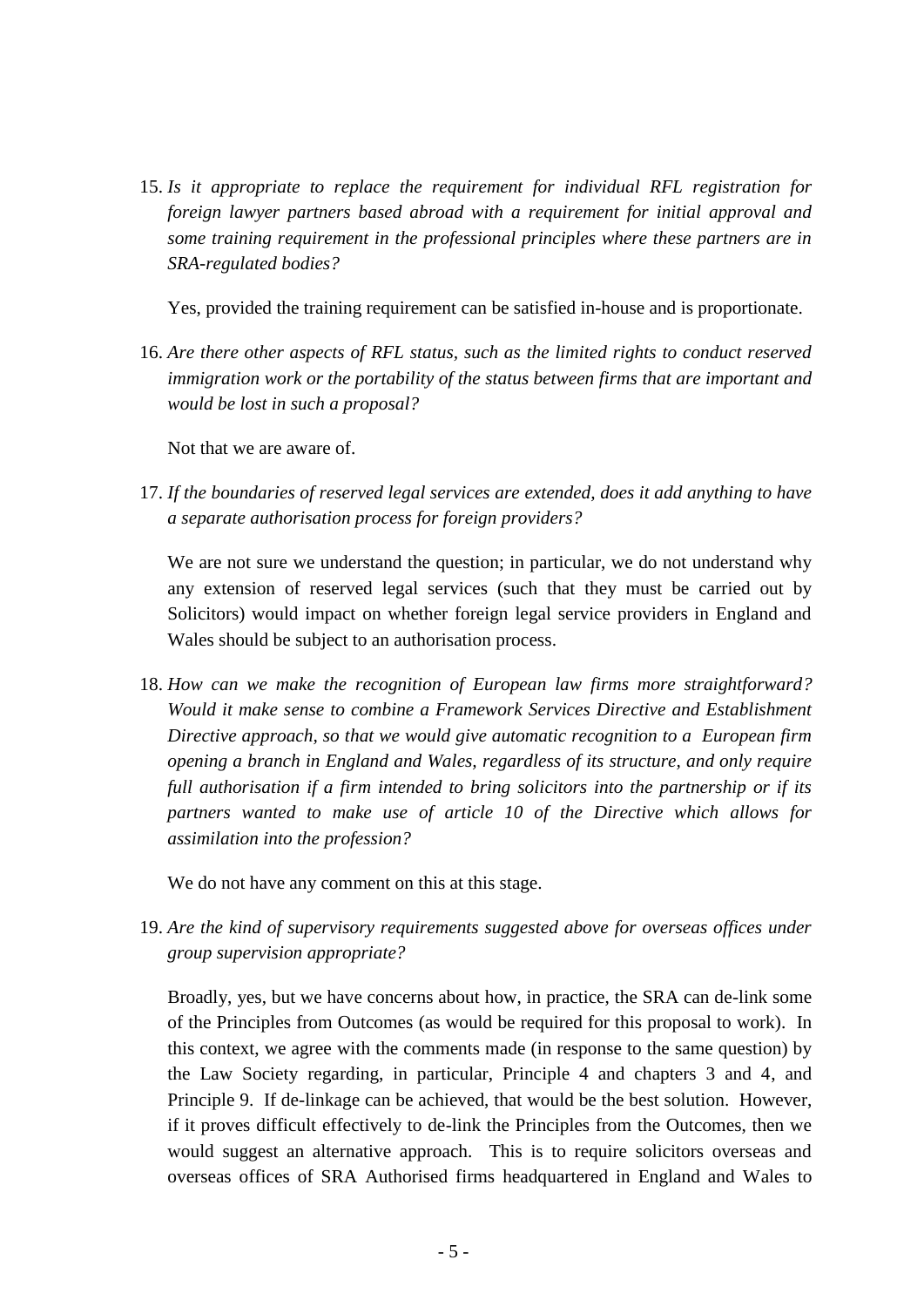comply not with the Principles but with new Core Obligations for Overseas Practice. These Core Obligations might simply read as follows:-

*"You will:*

- *(1) uphold the rule of the law and the proper administration of justice;*
- *(2) comply with applicable law and professional regulation in the jurisdictions in which you practise overseas; and*
- *(3) not do anything which will or be likely to bring into disrepute yourself, the firm headquartered in England and Wales of which you are part or, by association, the legal profession in England and Wales."*

These Obligations would be supplemented by a requirement that the firm has systems and controls in place (including training and supervision) to minimise the risks that overseas representatives of the firms fail to live up to this statement. Similarly, the firm could be required to extend Principle 8 (efficient running of the business) to its overseas practice.

It seems to us that Core Obligations such as these would ensure that a firm headquartered in England/Wales would ensure that its overseas offices operate to an appropriate standard without the confusion of "baggage" of Outcomes associated with the Principles.

20. *How should the Handbook deal with the specific issue of different conflict rules in different jurisdictions?*

We believe that this need not be complicated. The first point is that the Outcomes in Chapters 3 and 4 have to be entirely de-linked from the requirements for Overseas practice. Thereafter, in our view, a firm need simply ensure that (a) it and its lawyers comply with the conflict rules applicable in the country where the work is to be done and (b) any of its lawyers working outside the jurisdiction in which he/she is admitted also comply with the rules of that jurisdiction to the extent that they apply abroad.

Where a firm is acting on a matter in two or more jurisdictions, it is possible that the firm would be permitted to do something (such as act without consent from another party) in one jurisdiction which it could not do in the other(s). In such event, the firm would have to comply with the higher (more restrictive) standard.

We recommend that English solicitors should, as individuals, not be required to comply with the SRA conflict rules when working abroad. We do not believe that the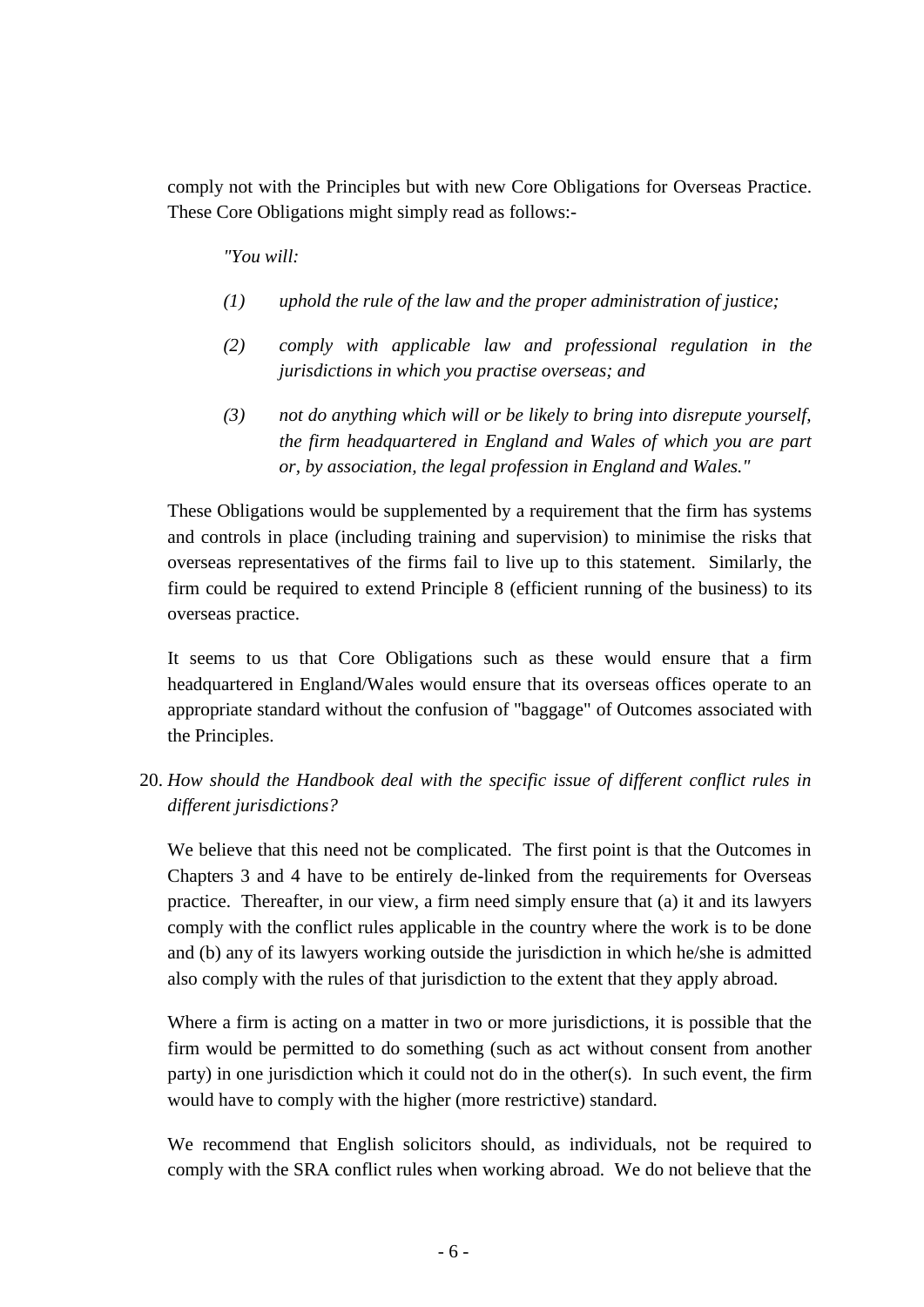SRA need be concerned that a Solicitor might work in a jurisdiction where there are no local rules. Such countries are, we believe, extremely rare. If it was to arise, and the solicitor were to act for both sides to a matter in conflict, such conduct would likely to infringe the (de-linked Principles), or the test we suggest in response to Q19 above.

Finally, if the SRA was to adopt an approach similar to the one we suggest in 19 above, we do not believe anything more would need to be said to give effect to our recommendation in response to this question.

21. *Is it appropriate to treat different types of Verein structures differently for supervision purposes and if so, what level of supervision/information is appropriate for these different types, bearing in mind the legal limits of the SRA's regulatory reach over any Verein structure?*

We believe it probably is appropriate to do so. The SRA's supervision should be sufficient to ensure that the reputation of the London headquartered part of the verein structure – and by associated the reputation of the English legal profession – is not damaged by the conduct of the overseas operations.

22. *Should the SRA seek the powers to require foreign firms to register in some form or would this potentially mislead consumers as to the extent of this regulation?*

We do not see any current imperative for foreign firms to be registered.

23. *Should the SRA create a lighter supervisory regime for European law firms that are not practising English and Welsh law but which are still required to register with us under the Establishment Directive?*

We would need to consider this further with you before reaching a view.

24. *Are the sort of compliance tests outlined above the right ones?*

Broadly, yes. Whether the SRA applies the Principles (de-linked from the Outcomes), or an approach similar to that suggested in our response under 19 above, we presume that a firm headquartered in England/Wales will have to have systems in place to ensure the overseas offices operate to the requisite standard. This obligation should fall principally on those in the headquarters with executive management responsibilities. Whereas the Authorative Rules impose a duty on the COLP/COFA to ensure compliance within England/Wales, it would rarely be appropriate to place a similar duty on the COLP/COFA in respect of overseas compliance.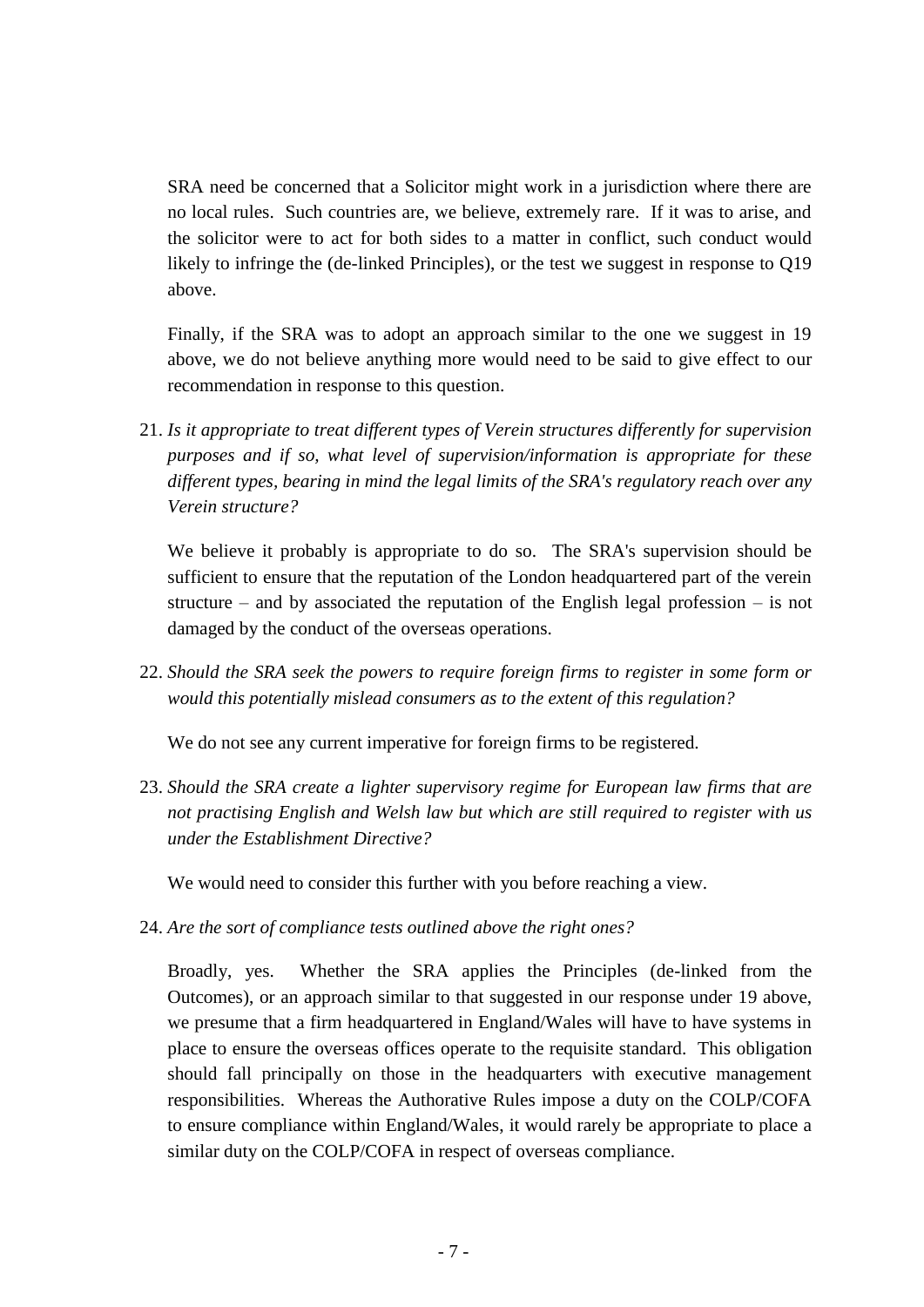25. *Will it always be appropriate to hold the English and Welsh practice to account for actions undertaken elsewhere in a "group" and if not, what alternative enforcement arrangements can we put in place?*

Where the headquarters are in England/Wales, it is appropriate to expect the managers of that practice to have systems and controls in place overseas, which can reasonably be expected to minimise the risks of breach of the standards. The SRA would also be able to "hold to account" individual solicitors working abroad who fall short. We do not believe there are any other enforcement actions which would be appropriate.

26. *Should there be a new overseas practice chapter of the Handbook or can these issues be dealt with simply by including guidance and qualifications within the existing structure of the Handbook?*

There should be a new overseas practice chapter.

Yours faithfully

Chris Perrin Chair Professional Rules & Regulation Committee

## © CITY OF LONDON LAW SOCIETY 2012

All rights reserved. This paper has been prepared as part of a consultation process. Its contents should not be taken as legal advice in relation to a particular situation or transaction.